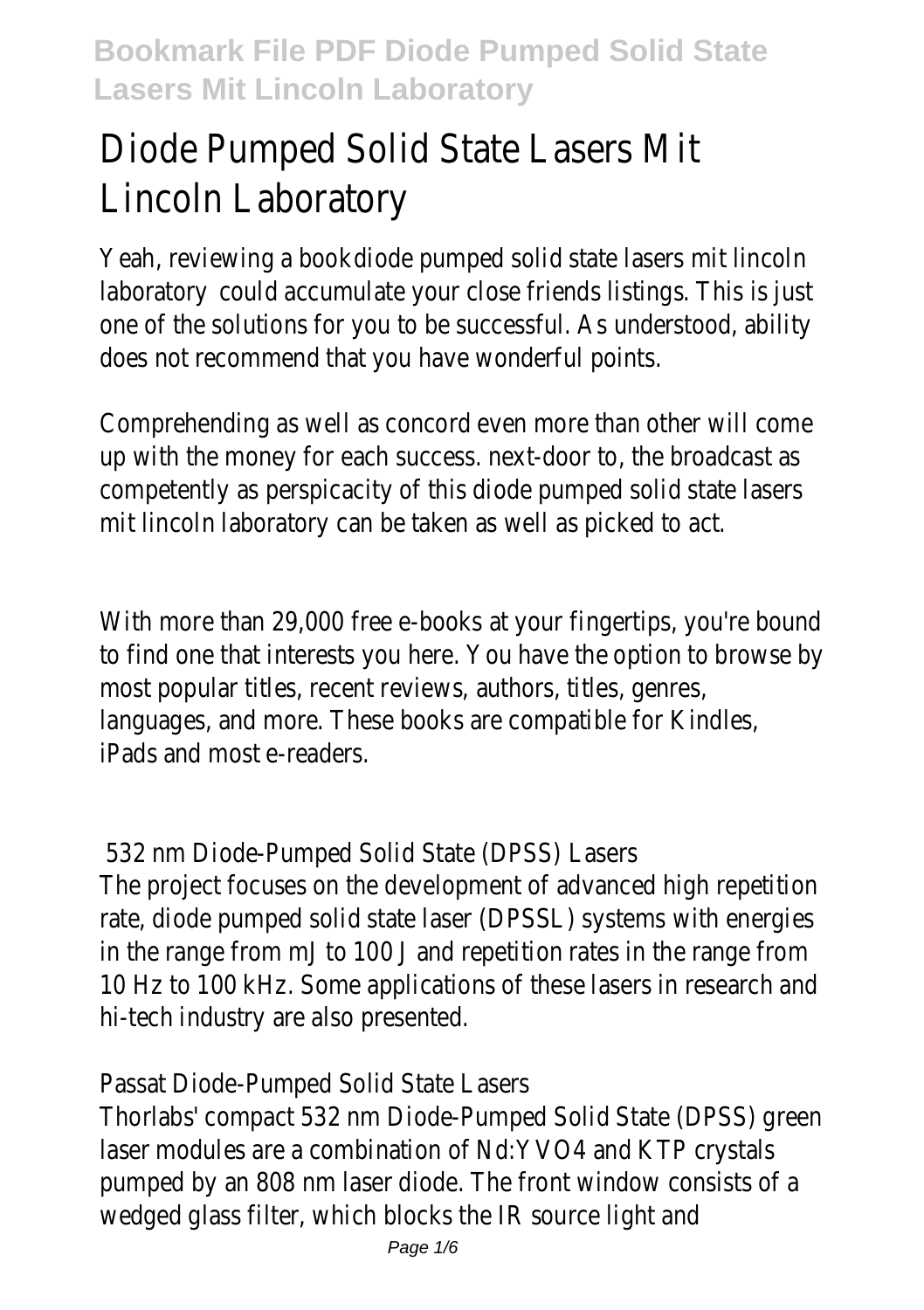hermetically seals the module. DPSS lasers can be used

Diode-Pumped Solid-State Lasers Suppliers | Photonics ... Diode Pumped Solid State Lasers. Wavelength: 532nm 561nm 594nm 1064nm Output power: 20mW ~ 500mW Spatial Mode: TEM00 RMS Noise: 0.2% MTBF: > 10,000 hours Customize: YES Applications: Bio-Detection and Analysis, Flow Cytometry, Confocal Microscopy, Raman Microscopy, DNA Sequencing and Analysis

Solid-state laser - Wikipedia Diode Pumped Solid State Laser Manufacturer, UV lasers manufacturer, Picosecond Laser Manufacturer, Laser Micromachining Services, Laser renting, laser lease, nonlinear optics, Best price/performance +1-905-695-1088 email: sales@passatltd.com

China Diode Pumped Solid State Lasers Factory, Suppliers ... Zig-zag slab laser solutions. Most diode-pumped solid-state lasers are based on a rod-type geometry, with the laser medium in the shape of a cylinder. This geometry, which dates back to the first demonstrated laser, is effective at moderate output powers (tens of watts of average power). As the power increases, though, several problems arise.

Diode-Pumped Lasers: Performance, Reliability Enhance ... Most diode-pumped lasers are solid-state lasers (DPSSL = DPSS lasers = diode-pumped solid-state lasers).These are either bulk lasers, using some kind of laser crystal or bulk piece of glass, or fiber lasers (although the term DPSSL is less common for fiber lasers). Both categories span a range of output powers from a few milliwatts to multiple kilowatts (? high-power lasers).

DPSS - Diode Pumped Solid State Lasers - www ... Page 2/6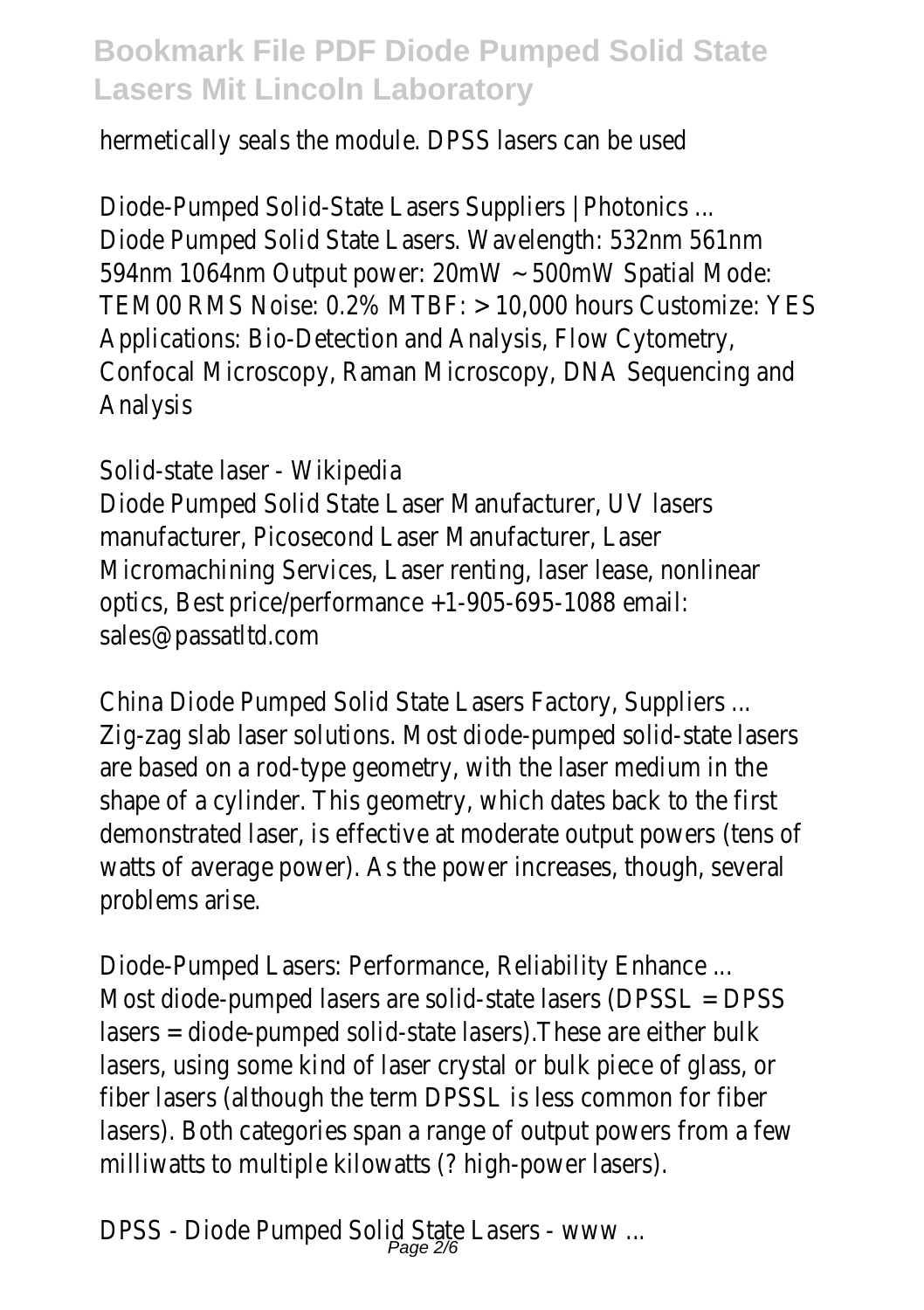Solid state lasing media are typically optically pumped, using either a flashlamp or arc lamp, or by laser diodes. Diode-pumped solidstate lasers tend to be much more efficient and have become much more common as the cost of high-power semiconductor lasers has decreased.. Mode locking. Mode locking of solid-state lasers and fiber lasers has wide applications, as large-energy ultra-short ...

#### Diode Pumped Solid State Lasers

A diode-pumped solid-state laser (DPSSL) is a solid-state laser made by pumping a solid gain medium, for example, a ruby or a neodymium-doped YAG crystal, with a laser diode.. DPSSLs have advantages in compactness and efficiency over other types, and high power DPSSLs have replaced ion lasers and flashlamppumped lasers in many scientific applications, and are now appearing commonly in green ...

### Diode-pumped solid-state laser - Wikipedia

Solid-state lasers in IR, Green, and UV wavelengths offering ns, ps, fs pulses and powers up to 100 watts. The Coherent diode-pumped solid-state (DPSS) portfolio includes pulsed and short-pulsed Qswitched, mode-locked, and CW lasers that enable a wide range of applications in materials processing, life sciences, and research.

Diode-Pumped Solid-State or DPSS Lasers | Coherent One of the most significant recent breakthroughs in the area of diode-pumped solid-state lasers is a hybrid fiber/DPSS laser that combines fiber laser technology and DPSS power amplification with efficient harmonic generation. One example delivering high, flexible repetition rates in the green and UV is shown in Figure 8.

RP Photonics Encyclopedia - solid-state lasers, diode ... A new, scalable concept for diode-pumped high-power solid-state lasers is presented. The basic idea of our approach is a very thin<br> $P_{\text{age 3/6}}$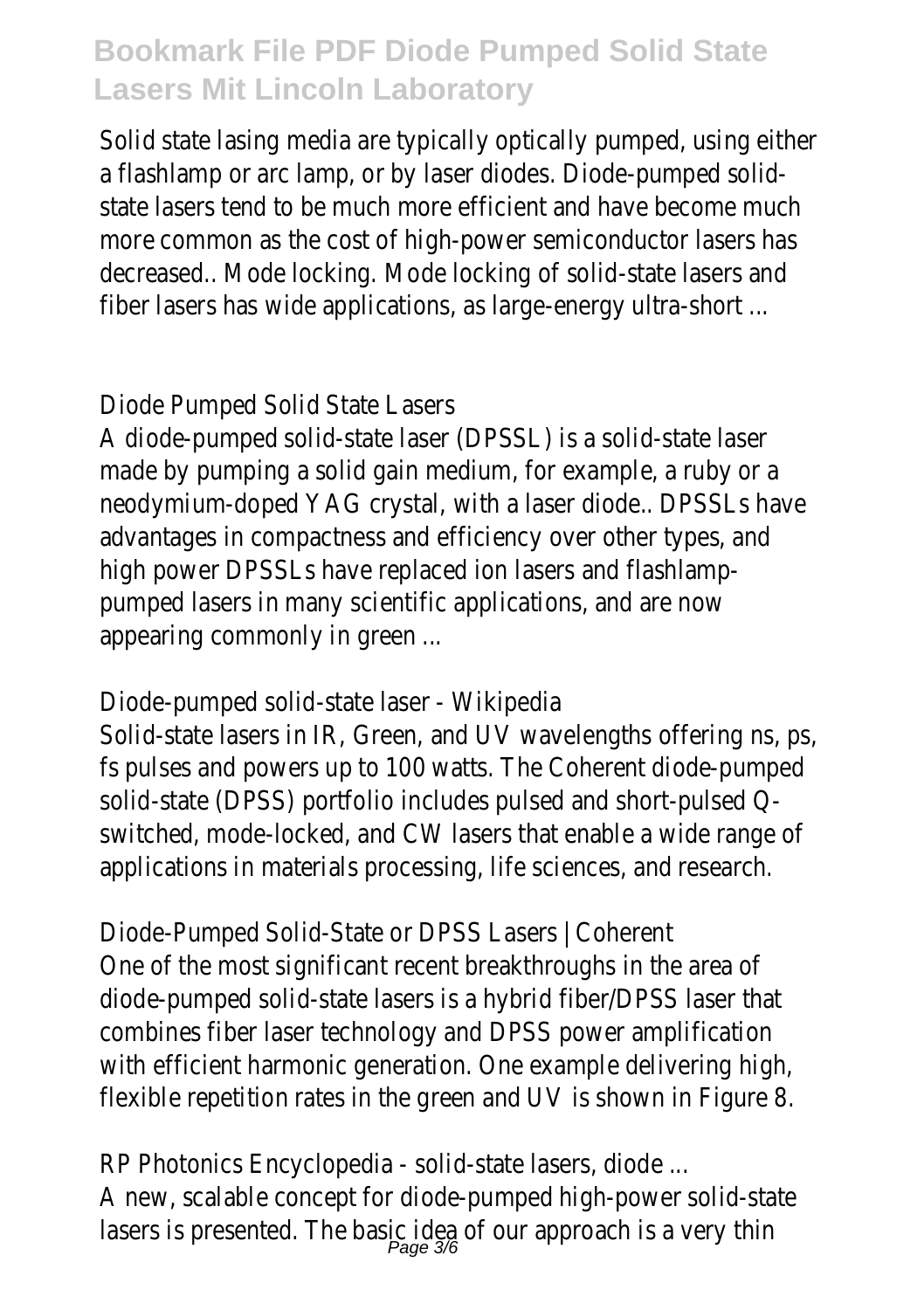laser crystal disc with one face mounted on a heat sink. This allows very high pump power densities without high temperature rises within the crystal. Together with a flat-top pump-beam profile this geometry leads to an almost homogeneous and one-dimensional heat ...

Diode Pumped Solid State Lasers - Cambridge Core diode-pumped solid-state laser A compact solid-state laser, referred to as DPSSL, created when a laser diode pumps light into either the sides or end of gain crystal. Depending on where the pumping occurs, high-quality and stable output beams can be achieved with end-pumped...

PULSED DIODE PUMPED SOLID STATE LASERS - Litron Laser manufacturer - CrystaLaser develop and manufacture DPSS Green laser blue laser red laser, diode pumped lasers, green blue violet infrared lasers in the USA. The ultra-compact diode-pumped solid-state DPSS laser systems are in CW and Q-switched pulsed laser output from UV to IR. The YAG, YLF, SHG Nd:YAG UV blue green yellow and infrared lasers are for replace Argon laser and He-Cd lasers

Picosecond Lasers | Passat Diode-Pumped Solid State Lasers beams. The laser resonator is housed in a body machined from solid aluminum to ensure high mechanical and optical integrity. State-ofthe-art diode pump modules and electronics give rise to outputs with industry leading stabilities of better than 0.2% RMS at 1064nm over a six-hour period.

Scalable concept for diode-pumped high-power solid-state ... The yellow laser showed a slope efficiency of 22%, which is the best performance from any directly yellow-emitting diode-pumped solidstate (DPSS) laser, the researchers say. The green laser reached an even-higher slope efficiency of 52% with respect to the absorbed<br>Page 4/6